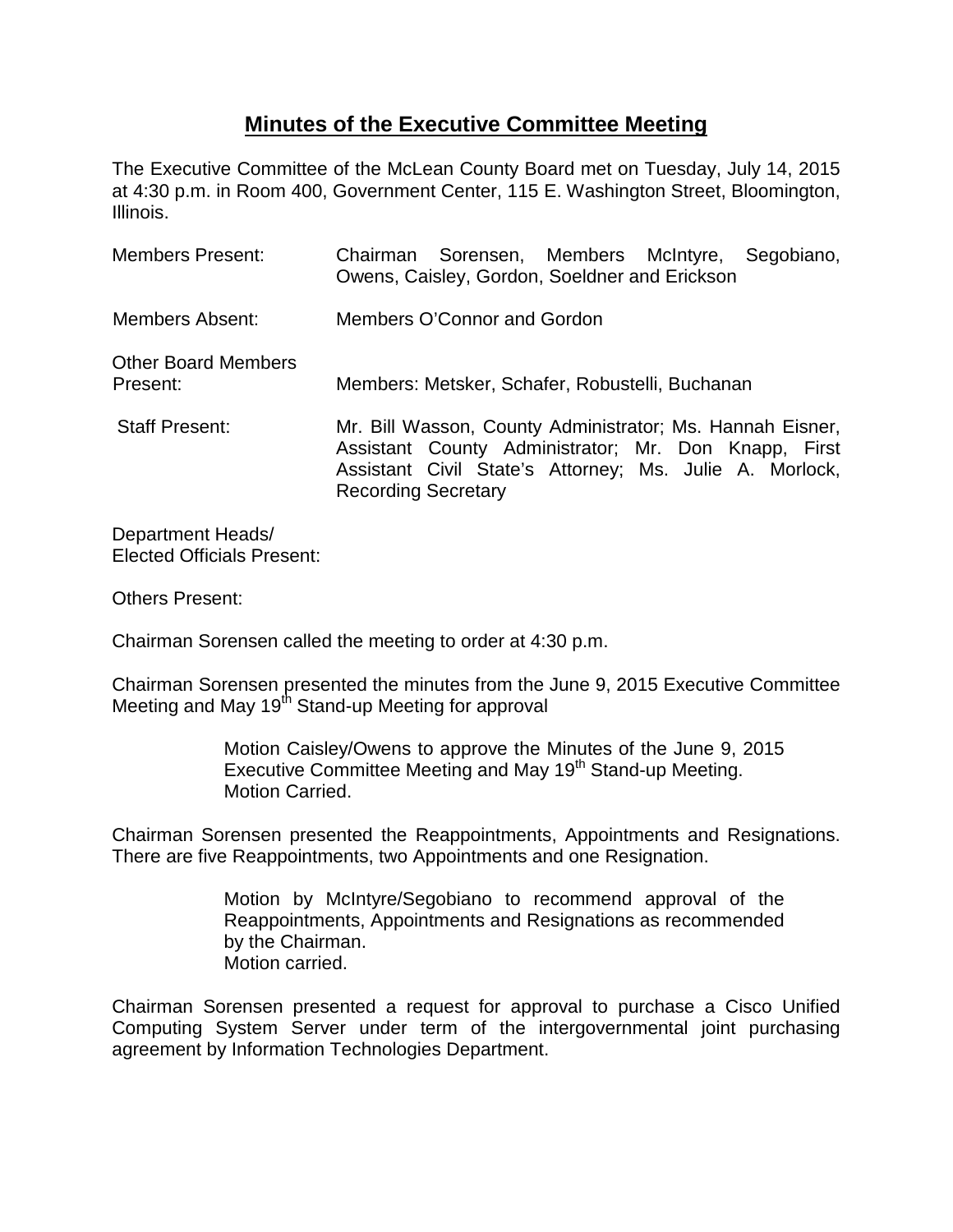Executive Committee Minutes July 14, 2015 Page **2** of **6**

> Motion by Owens/Segobiano to approve purchase a Cisco Unified Computing System Server under term of the intergovernmental joint purchasing agreement by Information Technologies Department.

Chairman Sorensen asked Mr. Nelson if there was anything that the Committee needed to know about this purchase.

Mr. Nelson stated that this is part of the standard upgrade that we had budgeted for this year.

Mr. Owens asked for confirmation that this was not something that needed to go out for bid.

Mr. Nelson confirmed that it had already been through the bid process by an intergovernmental agreement.

Motion carried.

Chairman Sorensen presented a request to approve an amendment to Chapter 20 of the McLean County Code, McLean County Board Rules from the Rules Subcommittee.

> Motion by McIntyre/Owens to approve an amendment to Chapter 20 of the McLean County Code, McLean County Board Rules from the Rules Subcommittee. Motion carried.

Mr. Benjamin Owens, Chairman, Finance Committee indicated that the Finance Committee did not have any action items for Executive Committee today but would have items to be presented to the Board.

Chairman Sorensen asked if there were any questions for Mr. Owens or the Finance Committee, hearing none, he thanked Mr. Owens.

Mr. Chuck Erickson, Vice Chairman of the Land Use Committee presented a request for approval of a Regional Planning Service Agreement for their Fiscal year July 1, 2015 through June 30, 2016 from the Highway Department.

> Motion by Erickson/Soeldner to approve an amendment to Chapter 20 of the McLean County Code, McLean County Board Rules from the Rules Subcommittee Motion Carried

Chairman Sorensen asked if there were any further question for the Land Use Committee, hearing none, he thanked Vice Chairman Erickson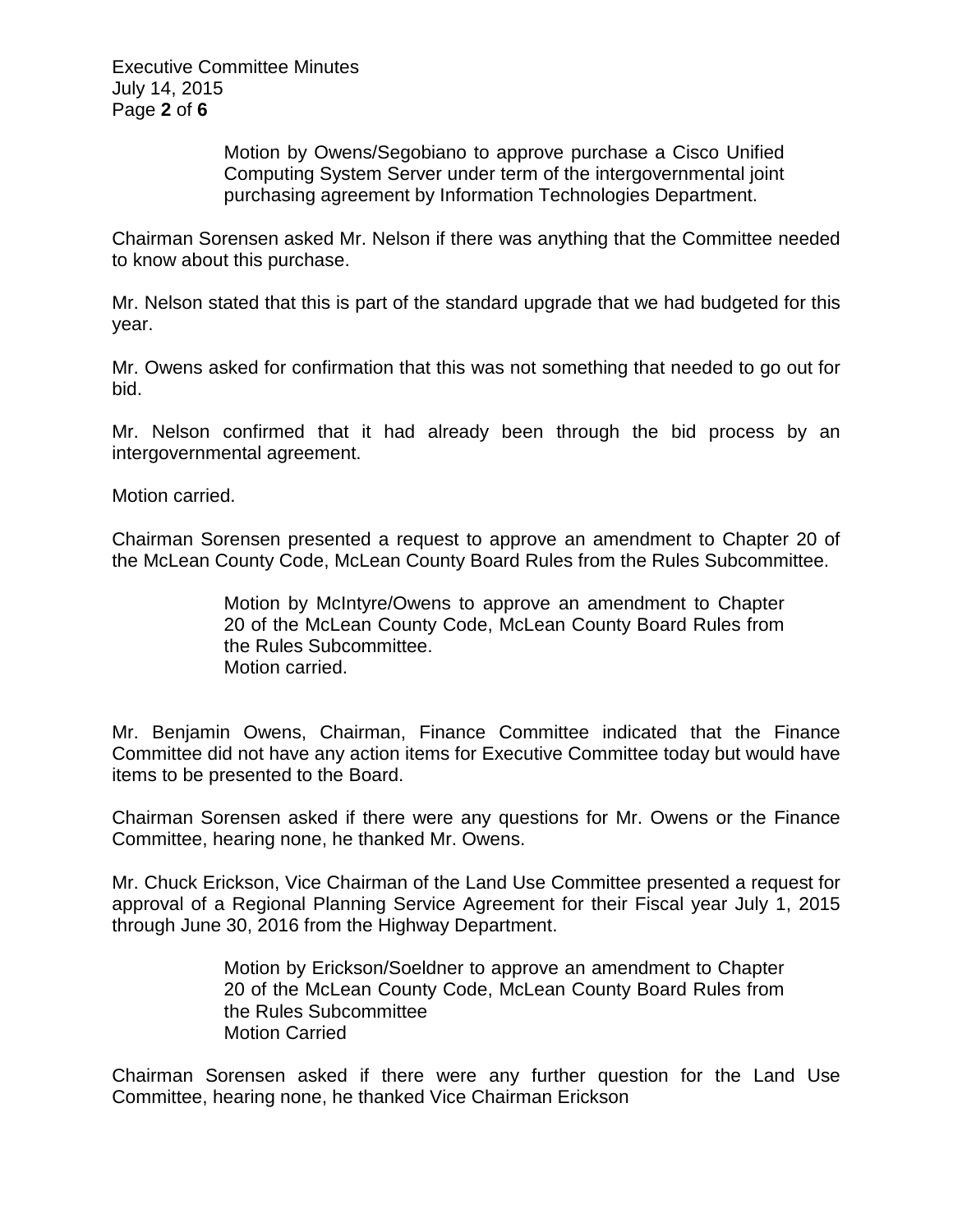Executive Committee Minutes July 14, 2015 Page **3** of **6**

Mr. Jim Soeldner, Chairman, Transportation Committee stated that the Transportation Committee had nothing for action before the Executive Committee today but stated that Enbridge people are in the County starting their project and have done some field entrances but they are having some difficulty staying on track because of the weather.

Chairman Sorensen asked if there were any questions for Chairman Soeldner of the Transportation Committee, hearing none, he thanked Mr. Soeldner.

Mr. Paul Segobiano, Chairman Property Committee presented a request for approval of a Resolution of the McLean County Board approving the City of Bloomington's proposed maintenance, repairs, and improvements to the Abraham Lincoln Memorial Parking Deck.

> Motion by Segobiano/Owens to approve of a Resolution of the McLean County Board approving the City of Bloomington's proposed maintenance, repairs, and improvements to the Abraham Lincoln Memorial Parking Deck.

Mr. Caisley asked if the deck was seriously damaged or if this was routine maintenance

Mr. Segobiano indicated that these are not routine repairs, but that the City of Bloomington cannot go forward with the repairs until we approve because of the Intergovernmental Agreement between the County and the City.

Mr. Wasson stated that there are a number of situations where there is concrete cracking that has created some breakoff of concrete from joints and they need to repair those so that we do not have pieces of concrete falling on cars, etc. and so it is a life safety issue at this point.

Mr. Robustelli stated he had no objection to the item presented but when he first saw there was a proposal to spend \$250,000 on maintenance and improvements for the parking deck, he thought it might include public parking signs and he is disappointed that it does not. He stated that the business and government community would appreciate signs indicating that the public could park in the deck. He stated that he hoped that as we move forward there will be a push to get a public parking sign on the parking deck because right now our visitors don't know where to park and it is a missed opportunity for revenue and would be good for business in the downtown area.

Mr. Segobiano stated that he had written Ms. Bostic when she was head of the Property Committee and he had also had conversations with Administration about all the parking situations we have in the downtown area. Mr. Segobiano stated that once the Property Committee gets through some other things they are dealing with, then the Committee will address all the parking issues.

Motion Carried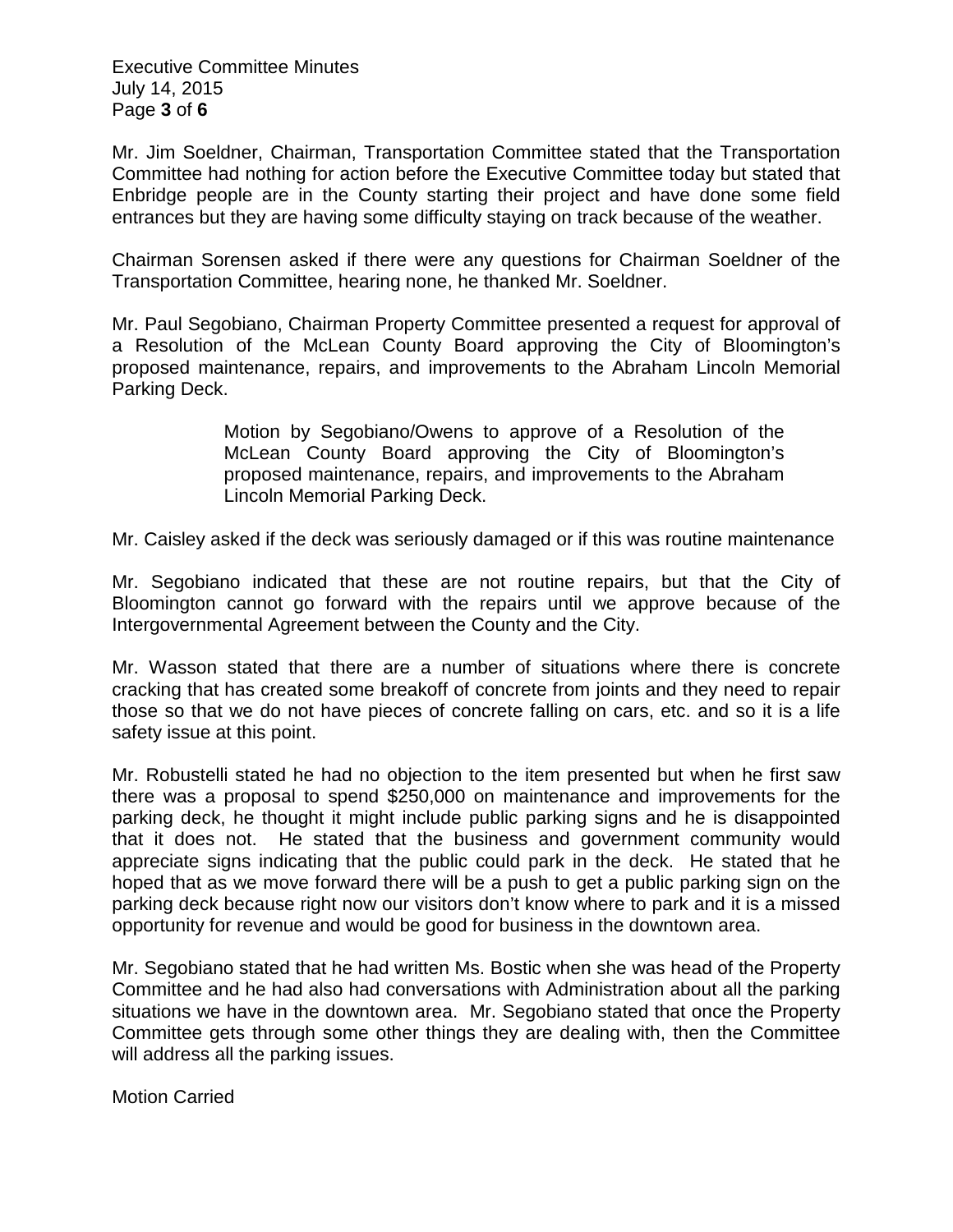Executive Committee Minutes July 14, 2015 Page **4** of **6**

Chairman Sorensen asked if there were any additional questions for Chairman Segobiano or the Property Committee, hearing none, he thanked Mr. Segobiano.

Mr. William Caisley, Chairman, Justice Committee presented an approval of an Emergency Appropriation Ordinance Amending the McLean County Fiscal Year 2014 Combined Annual Appropriation and Budget Ordinance Fund 0001 General Fund Court Services Department 0022-0068 from Court Services. He stated that the ordinance is for a pre-trial program that the State is asking three counties to participate in and is allocating, along with the Arnold Foundation, \$50,000 for three new pre-trial officer positions.

> Motion Caisley/McIntyre to approve of an Emergency Appropriation Ordinance Amending the McLean County Fiscal Year 2014 Combined Annual Appropriation and Budget Ordinance Fund 0001 General Fund Court Services Department 0022-0068 from Court **Services** Motion Carried

Mr. Caisley presented for approval an Emergency Appropriation Ordinance Amending the McLean County Fiscal Year 2015 Combined Annual Appropriation and Budget Ordinance for the Law Library in the amount of \$567 from the Circuit Court.

> Motion Caisley/Segobiano to approve an Emergency Appropriation Ordinance Amending the McLean County Fiscal Year 2015 Combined Annual Appropriation and Budget Ordinance for the Law **Library** Motion Carried

Mr. Caisley presented for approval the annual Emergency Management Agency grant in the amount of \$48,208.57 to defray up to 50% of the anticipated expenses for EMA department for the period of October 1, 2014 to September 30, 2015.

> Motion Caisley/Segobiano to approve the annual EMA grant which can cover up to 50% of the expenses for EMA department. Motion Carried.

Mr. Caisley indicated that the audit of the Circuit Clerk's office had been completed and everything is in good order. He stated that they missed one effective date for an additional fee for about 2 months but otherwise the report for Circuit Clerk was good. He also stated that he would be glad to give anyone a copy if they would like to review.

Chairman Sorensen asked if there were any additional questions for Chairman Caisley or the Justice Committee, hearing none, he thanked Mr. Caisley.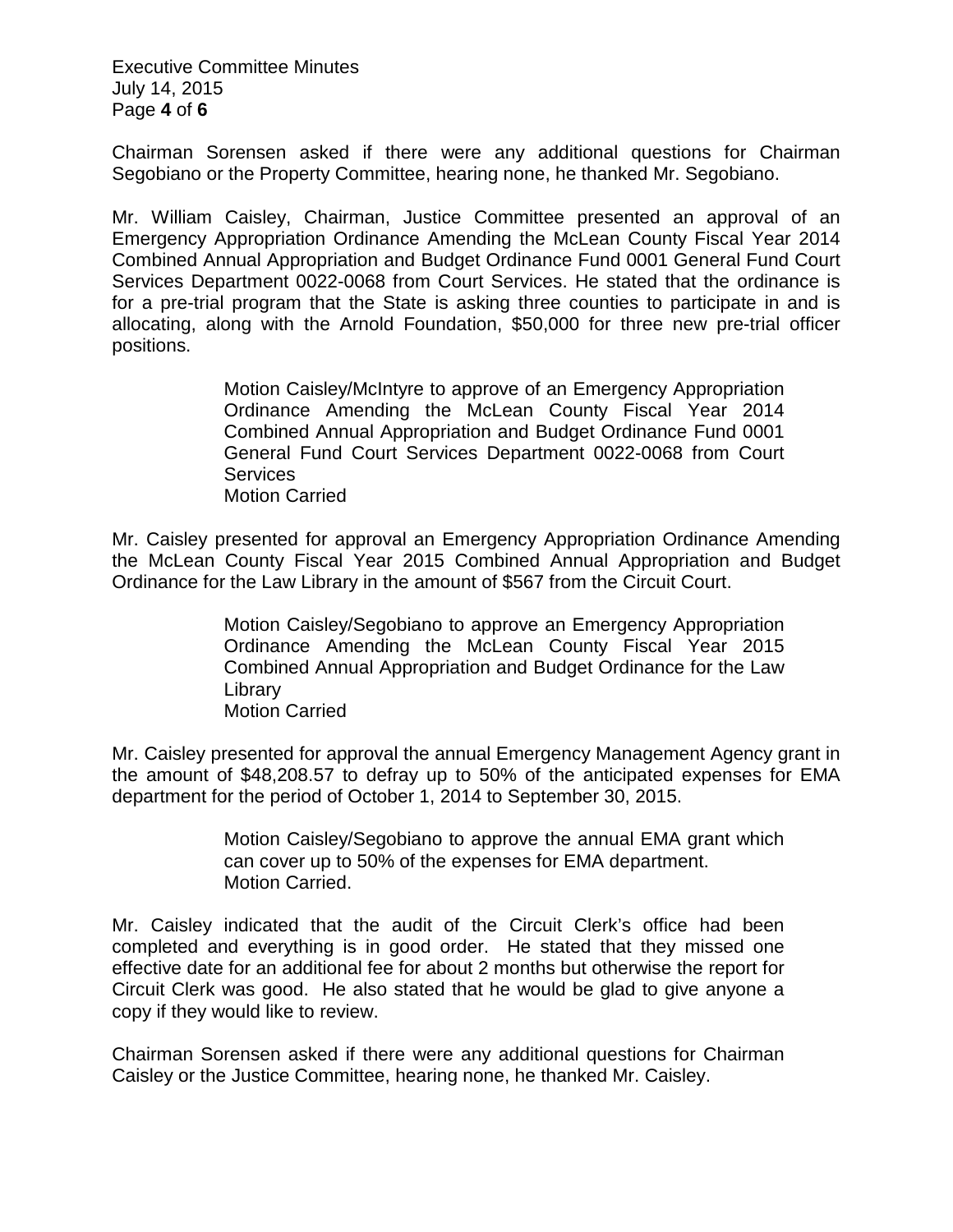Executive Committee Minutes July 14, 2015 Page **5** of **6**

Chairman Sorensen asked Mr. Wasson if he had anything besides his annual review for the Committee.

Mr. Wasson indicated he had nothing else for the Executive Committee, and he suggested that the Committee complete the remaining business on the agenda so that Staff could be excused.

Chairman Sorensen presented the June 30, 2015 bills and transfers as recommended and transmitted by the County Auditor for payment. The Fund Total is \$157,323.21 and the Prepaid Total is the same.

## MCLEAN COUNTY BOARD COMMITTEE REPORT AS OF 6/30/2015 EXPENDITURE SUMMARY BY FUND

PAGE 1 OF 5

| <b>Executive Committee</b> |                                  |               |               |                   |
|----------------------------|----------------------------------|---------------|---------------|-------------------|
| <b>FUND</b>                | <b>FUND TITLE</b>                | PENDING TOTAL | PREPAID TOTAL | <b>FUND TOTAL</b> |
| 0001                       | <b>GENERAL FUND</b>              |               | \$129,452.04  | \$129,452.04      |
| 0136                       | <b>VETERANS ASSISTANCE COMM.</b> |               | \$3,300.51    | \$3,300.51        |
| 0159                       | WASTE MANAGEMENT FUND            |               | \$24,570.66   | \$24,570.66       |
|                            |                                  |               | \$157,323.21  | \$157,323.21      |

Motion by Segobiano/Owens to recommend Approval of the Executive Committee bills and transfers for June 30, 2015 as presented to the Committee by the County Auditor. Motion carried.

Motion McIntyre/Soeldner to go into executive session to discuss the annual performance review of Mr. William Wasson the County Administrator Motion Carried

Chairman Sorensen excused staff and department members from the meeting except for Mr. William Wasson.

Executive Committee moved into Executive Session at 4:47 p.m.

Motion by McIntyre to recommend the Executive Committee return to *Open Session* at 5:40 p.m. Motion carried.